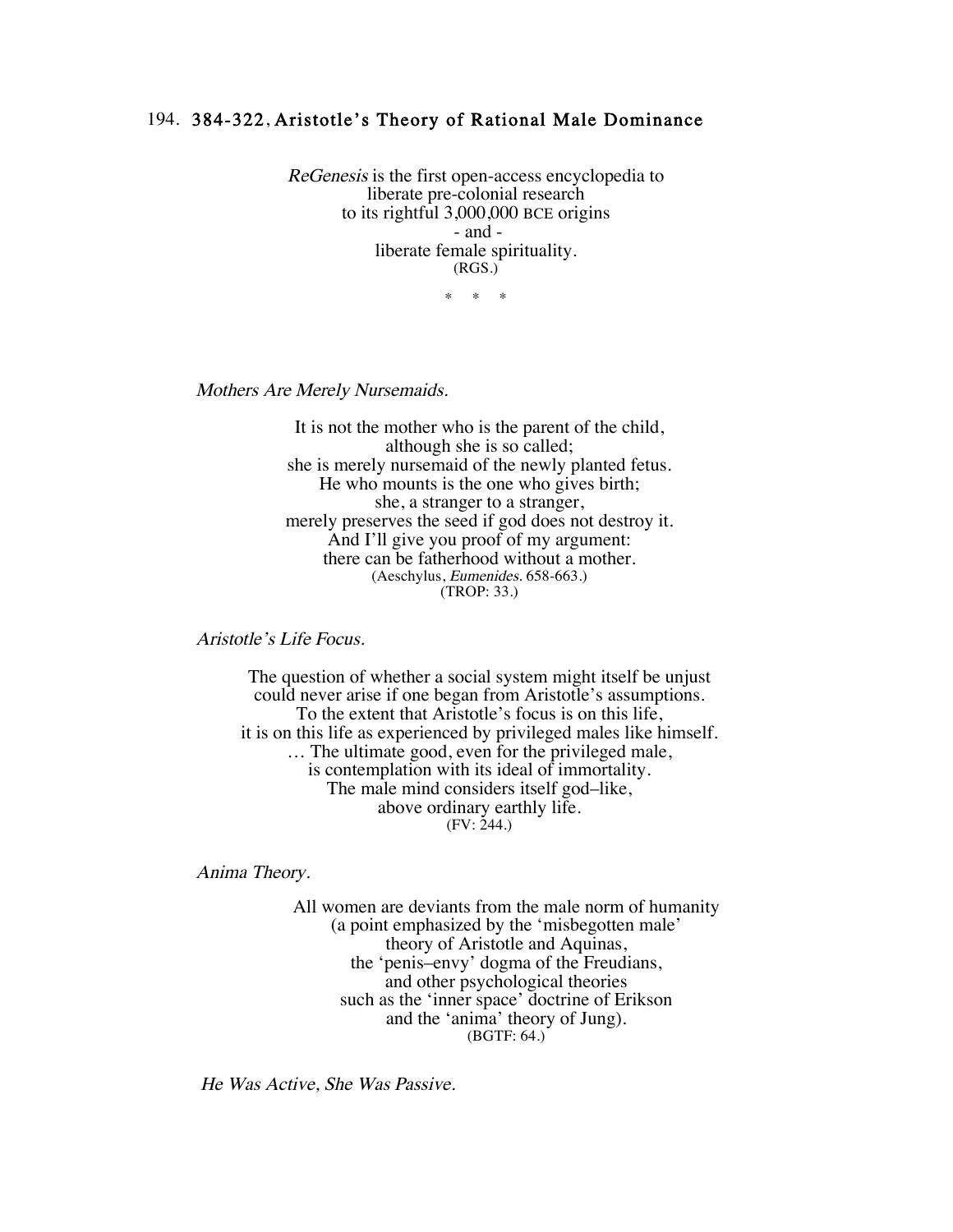It is useful above all as a way of seeing what Roman men thought they themselves were *not* (but what women should be). … Roman writers were saturated, that to a considerable extent Roman literary representations of womanhood set women opposite and inferior to men: one need only recall Pythagoras' table of opposites or Aristotle's description of women as misbegotten males. … As the manly man held power and autonomy, the womanly woman was submissive and obedient. As he was active, she was passive. And above all, as he penetrated, she was penetrated. (FV: 275.)

Aquinas, according to 13 c. Natural Law.

Women may not be ordained priests since priesthood signifies the eminence of Christ and women do not signify what pertains to eminence; women should not preach since this is an exercise of wisdom and authority of which they are not capable; and so on. SWI: 25.)

Pope John Paul, 20 c.

Vatican Declaration Affirming Prohibition on Women Priests. 1976 CE.

Genesis.

In Aristotle's Politics, the male is superior to the female and therefore, her ruler, as illustrated in Genesis. (MHE: 175.)

Monotheistic Religions.

With the continued dominion of patristic lordships, "women were eventually marginalized and excluded from all leadership." (EAC: 62-63.)

Pope Francis, 21 c.

The exclusion of females from the priesthood includes the issue of the rib: 'women were taken from a rib.' (A21.)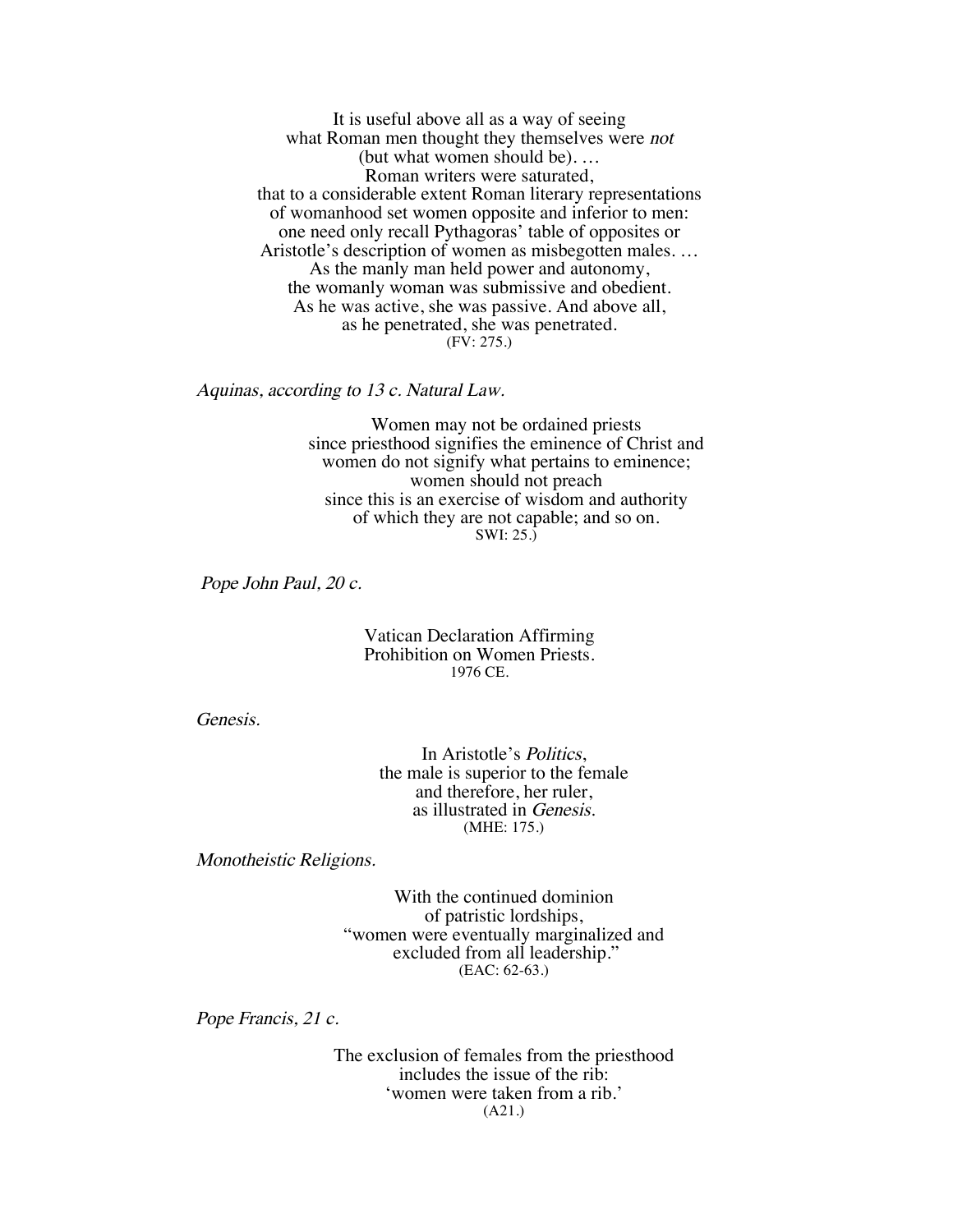Indeed, it was not until the nineteenth century [CE] that the legal systems of Europe began to recognize the legal rights of a mother to her children. (OM: 41, n. 65.)

Aristotle's theory in *Metaphysics* proposes symbolic oppositions "that divides the world and sexes into opposite pairs." (MHE: 175.) Selected examples of this classical dualistic theory of natural dichotomized and hierarchical pairs includes; upper/lower; male/female; and active/passive. Aristotle based his political views on his metaphysical theory that the soul is by nature irrational. Given that men are rational, then it is rational men who rule over that which is not rational.

Aristotle, whose philosophy was accepted by the church and all teaching of a contrary character declared heretical, maintained that nature did not form women except when, reason of imperfection of matter, she could not obtain the sex which is perfect (WCS: 38, n. 51 and 54).

Rational men therefore rule: the body, the female, the emotional, and also the animals, the earth, and the slave. Lerner says that the very foundation of Aristotle's philosophy is that "sex dominance antedates class dominance." (TCOP: 209.)

The doctrine of male procreativity reappears in its most (TCOP: 205) developed form in the work of Aristotle. ... Aristotle considers matter of lower importance than spirit. ... It is worth noting how at every point in his explanatory system it so happens that the female's endowment or contribution is inferior to that of the male. He further postulates that the male is active and the female is passive (TCOP: 206). ... This is so because of what he sees as natural dichotomy; the soul is by nature the ruler, the body the subject. Similarly, the mind rules the appetites. ... Aristotle's world– view is both hierarchical and dichotomized. Soul rules over body; rational thought over emotion; humans over animals; male over female; masters over slaves; and Greeks over barbarians. All the philosopher need do to justify the existing class relations within his society is to show how each of the subordinate groups is by 'nature' designed to occupy its appropriate rank in the hierarchy. He has some difficulty doing this in the case of slaves (TCOP: 208). ...

But there is no difference of opinion regarding the inferiority of women. .. Human society is divided into two sexes; the male–rational … the female passionate. … Thus, Aristotle justifies class dominance logically from his gender definitions. The fact that sex dominance antedates class dominance and lies at its foundation is both implicit and explicit in Aristotle's philosophy (TCOP: 209).

Summarizing philosophy and biology according to Aristotle, "the male seed carried all the potency for new life." (SWI: 24, n. 18.)

In theology, androcentrism ensures that ruling men will be the norm for language not only about human nature but also about God, sin and redemption, the church and its mission. One of the most influential androcentric syntheses in the Catholic tradition is that of Aquinas, which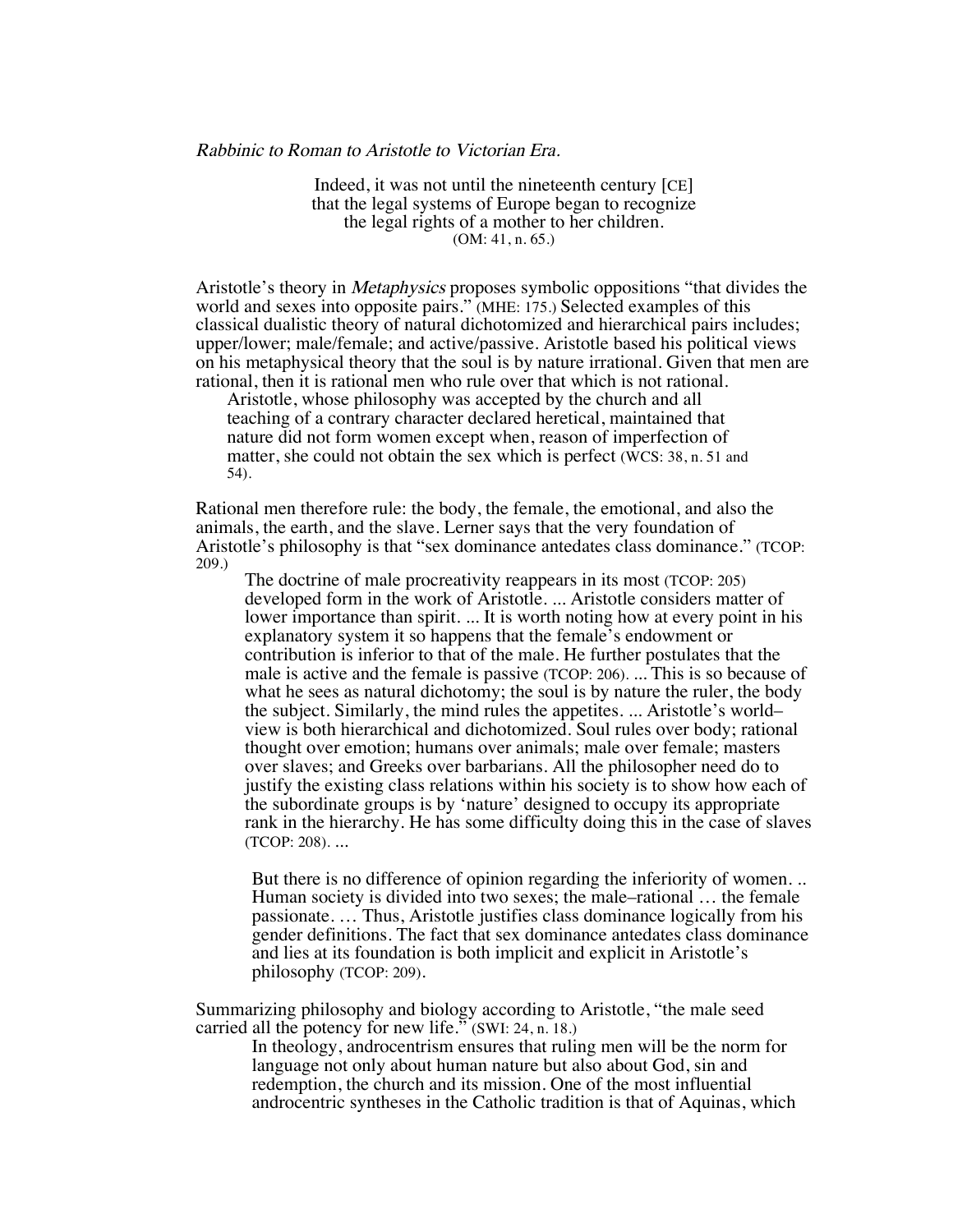may serve as an illustration of how such a pattern of thinking works. Aquinas accepted as part of the Aristotelian heritage that he was shaping into Christian language, the notion of ancient Greek biology that the male seed carried all the potency for new life. He furthermore figured that under optimum conditions men, who are the pinnacle of creation would reproduce their own perfection and create sons. The fact is, however, that they do not, for at least half of the time they generate daughters who fall short of the perfection of the male sex. This indicates that the man was not up to par at the time of intercourse. Perhaps his seed was damaged, or he was short on energy due to hot, humid weather. In Aquinas' words:

> Only as regards nature in the individual is the female something defective and misbegotten. For the active power in the seed of the male tends to produce something like itself, perfect in masculinity; but the procreation of a female is the result either of the debility of the active power, of some unsuitability of the material, or of some change effected by external influences, like the south wind, for example, which is damp, as we are told by Aristotle (SWI: 24, n. 18).

Woman's defective nature and the further fact that woman in the garden of paradise and elsewhere is an occasion of sin for man do not indicate, however, that it would have been better had god never created woman at all. Woman is created by God for a very definite purpose, namely, reproduction, which is the only thing that man cannot do better without her help. As for her being a temptress to man, Aquinas argues, the perfection of the universe depends on shadow as well as light, and in any event God can bring good out of any evil (SWI: 24).

Since the soul informs the body, woman's defective physical state leads Aquinas to the conclusion that woman's soul is likewise deficient, her mind weak in reasoning and her will fragile in choosing the good (SWI: 24). For her own good she needs to be governed by others wiser than herself; by such a kind of subjection woman is naturally subject to man, because in man the discretion of reason predominates (SWI: 25, n.19). From woman's natural inferiority in the order of creation, Aquinas reasonably deduces a host of consequences, such as that children should love their fathers more than their mothers since the father is more eminent; women may not be ordained priests since priesthood signifies the eminence of Christ and women do not signify what pertains to eminence; women should not preach since this is an exercise of wisdom and authority of which they are not capable; and so on (SWI: 25).

Further research:

Beggs, Donald. "Sor Juana's Feminism: From Aristotle to Irigaray." Hypatia's Daughters: Fifteen Years of Women Philosophers. Ed. Linda Lopez McAlister. Bloomington, IN: University Press, 1996. 108-127.  $(SJF.)$ 

Beauvoir, Simone de. The Second Sex. New York, NY: Knopf, 1971. (TSS.)

Daly, Mary. Beyond God the Father: Toward a Philosophy of Women's Liberation. 1973. Boston, MA: Beacon Press, 1985. (BGTF.)

Gage, Matilda Joslyn. Ed. Sally Roesch Wagner. Woman, Church and State: A Historical Account of the Status of Woman through the Christian Ages, with Reminiscences of the Matriarchate. 1893. Modern Reader's Edition. Aberdeen, SD: Sky Carrier Press, 1998. (WCS.)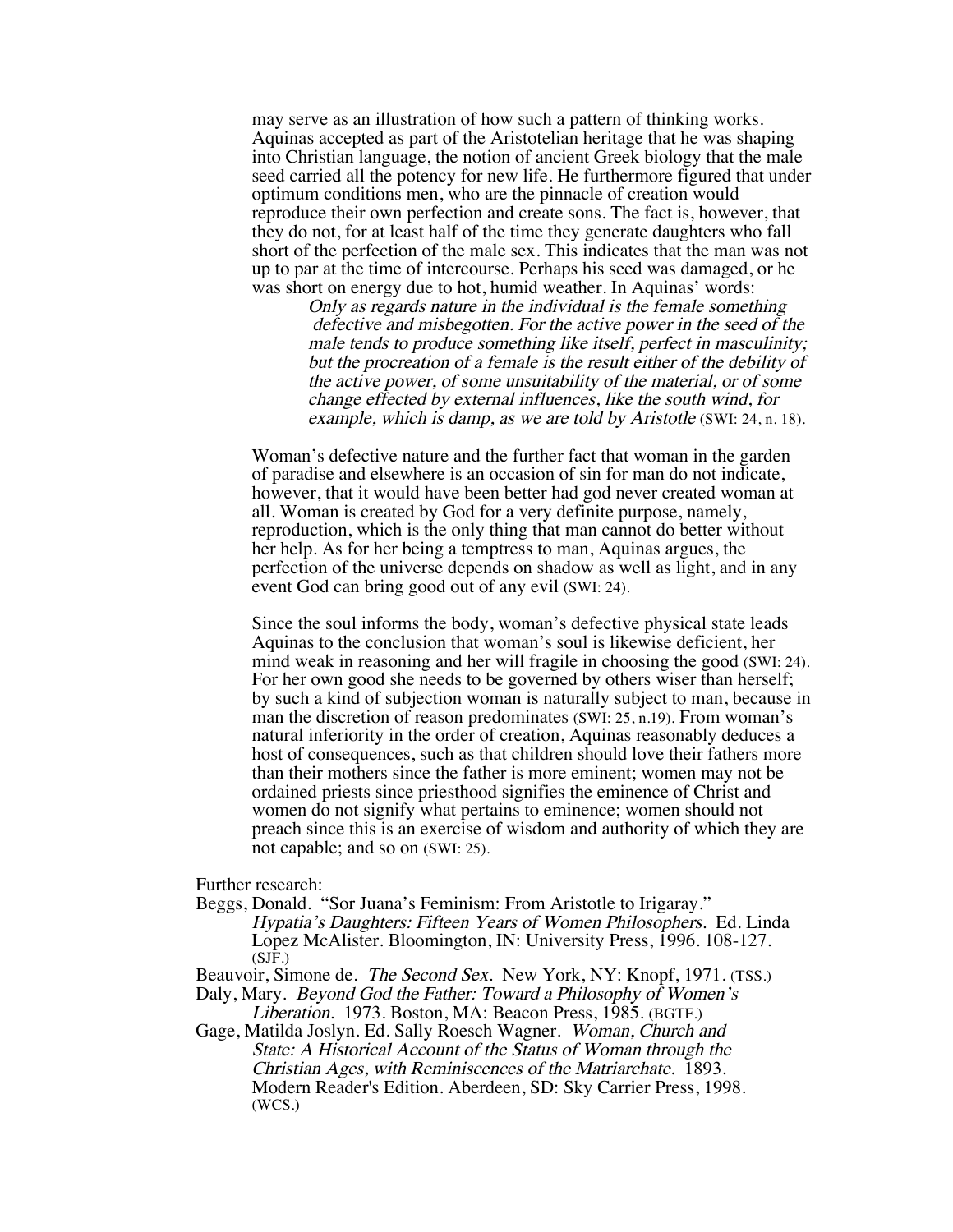- Gosling, Sheldon L. "Female Priests: A Sacerdotal Precedent from Ancient Egypt." Journal of Feminist Studies in Religion 12.1 (Spring 1996): 25-39. (FPSP.)
- Jantzen, Grace M. Foundations of Violence. London, England: Routledge, 2004. (FV.)
- Johnson, Elizabeth A. She Who Is: The Mystery of God in Feminist Theological Discourse. New York, NY: Crossroad, 1993. (SWI.)
- Keller, Mara Lynn. "Violence against Women and Children in Scriptures and in the Home." The Rule of Mars: Readings on the Origins, History and Impact of Patriarchy. Ed. Christina Biaggi. Manchester, CT: Knowledge, Ideas & Trends, 2005. 225-240. (VA.)
- King, Angela. "The Prisoner of Gender: Foucault and the Disciplining of the Female Body." Journal of International Woman's Studies 5.2, 2004: 29- 39. (TOG.)
- Keuls, Eva C. The Reign of the Phallus: Sexual Politics in Ancient Athens. New York, NY: Harper and Row, 1985. (TROP.)
- Lerner, Gerda. The Creation of Patriarchy. Oxford, England: Oxford University Press, 1986. (TCOP.)
- Robertson, Priscilla. An Experience of Women: Pattern and Change in Nineteenth Century Europe. Philadelphia, PA: Temple University Press, 1982. (AEW.)
- Sissa, Giulia. "The Sexual Philosophies of Plato and Aristotle." A History of Women in the West: I. From Ancient Goddesses to Christian Saints. Ed. Pauline Schmitt Pantel. Trans. Arthur Goldhammer. Cambridge, MA: Harvard University Press, 1992. 46-81. (SPPA.)

Further research on male superiority and ruler of females including wives and daughters:

Yalom, Marilyn. "Wives in the Ancient World: Biblical, Greek, and Roman Models." A History of the Wife. New York, NY: HarperCollins, 2001. (HOW.)

Further research on an overview of women in the classical world:

- Boatwright, Mary Taliaferro. "Plancia Magna of Perge: Women's Roles and Status in Roman Asia Minor." Women's History and Ancient History. Ed. Sarah B. Pomeroy. Wilmington, NC: University of North Carolina Press, 1991. 249-272. (PMP.)
- Cameron, Averil, and Amélie Kuhrt, Eds. Images of Women in Antiquity. Detroit, WI: Wayne State University Press, 1983. (IWA.)
- Fejfer, Jane. Roman Portraits in Context. Berlin, Germany: Walter de Gruyter, 2008. (RPC.)
- Lusnia, Susann S. "Urban Planning and Sculptural Display in Severan Rome: Reconstructing the Septizodium and Its Role in Dynastic Politics." American Journal of Archaeology 108.4 (2004): 517-544. (UP.)
- McManus, Barbara F. Classics and Feminism: Gendering the Classics. New York, NY: Twayne Pub., 1997. (CF.)
- Pomeroy, Sarah B. Goddesses, Whores, Wives, and Slaves: Women in Classical Antiquity. New York, NY: Schocken Books, 1975. (GWWS.)
	- \_\_\_\_\_. "Infanticide in Hellenistic Greece." Images of Women in Antiquity. Eds. Averil Cameron, and Amélie Kuhrt. Detroit, WI: Wayne State University Press, 1983. 207-222. (IHC.)
	- **EXECT**. "Selected Bibliography on Women in Classical Antiquity." *Women*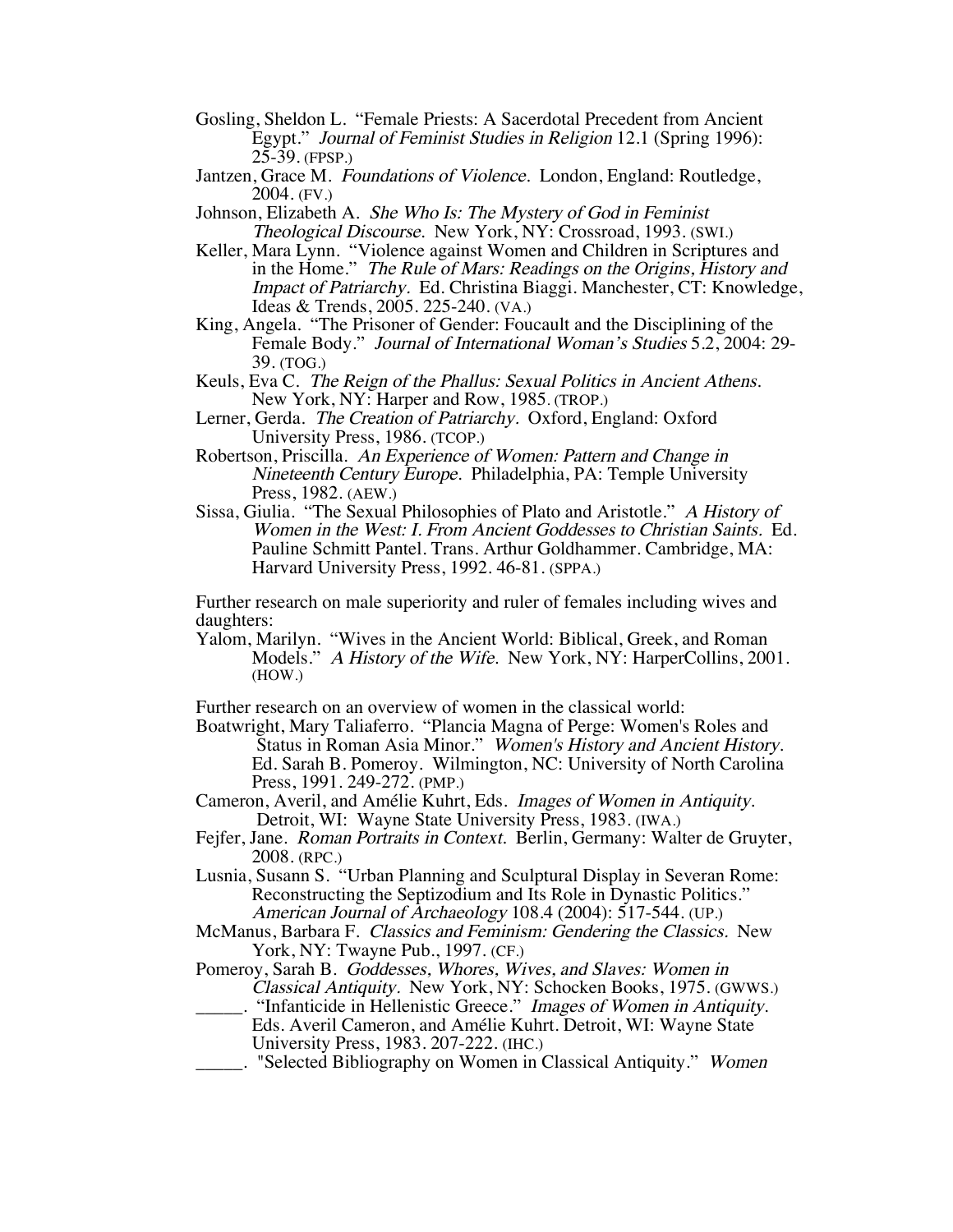in the Ancient World: The Arethusa Papers. Eds. John Peradotto, and J. P. Sullivan. Albany, NY: State University of New York Press, 1984. 315- 372. (SBO.)

The Murder of Regilla: A Case of Domestic Violence in Antiquity. Cambridge, MA: Harvard University Press, 2007. (MOR.)

Smith, R. R. R. "Cultural Choice and Political Identity in Honorific Portrait Statues in the Greek East in the Second Century A.D." The Journal of Roman Studies 88 (1998): 56-93. (CC.)

Songe-Möller, Vigdis. Philosophy without Women: The Birth of Sexism in Western Thought. London, England: Continuum, 2002. (PWW.)

Further research on the ramifications/topologies that divide the physical and meta–realms as well as polarize and valorize differences such as light over dark, sun over the moon, gods over goddesses, and male over female: 4400-2500, Kurgan Invasions Bring Catastrophic Destruction; 2400, Lilith and Eve; 2000- 1450, Middle Bronze Age, Crete; and 1100-800, Mediterranean Dark Ages. (RGS.) (Also, CE entries: 52, St. Paul and Virginity; and 1637, René Descartes.) (RG.)

Vatican Declaration Affirming Prohibition on Women Priests.

In the 1976 Declaration of the Question of Admitting Women to the Priesthood, the Vatican officially spoke to the question of women and the priesthood. This declaration attempted to justify the long-standing position of refusing women the opportunity to serve as priests in the Catholic church on the grounds that 'the female body does not resemble the male body of Christ. It is therefore impossible for women to perform the sacramental functions of priests' (WWW: 3). The question that arises out of this declaration is just what is it about the 'sacramental functions of priests' that would present an impossible challenge for women? What do priests do that a woman couldn't? Discussion to follow including the religious controversy around this question, the ancient and contemporary history of this question, plus previous arguments proposed by St. Thomas Aquinas, Aristotle and in Genesis. (RG: 1976 CE, Vatican Declaration Affirming Prohibition on Women Priests.)

Further research on the 1976 Declaration regarding the Question of Admitting Women to the Priesthood:

Condren, Mary T. "The Theology of Sacrifice and the Non-Ordination of Women." Concilium: The Non-Ordination of Women and the Politics of Power. Volume 3. Eds. Elisabeth Schussler Fiorenza, and Hermann Häring. London, England: S.C.M. Press, 1999. 50-57. (TOS.)

DeConick, A. D. Holy Misogyny: Why the Sex and Gender Conflicts in the Early Church Still Matter. New York, NY: Continuum, 2011. (HMW.)

Goldenberg, Naomi. Changing of the Gods: Feminism and the End of Traditional Religions. Boston, MA: Beacon, 1979. 6. (COTG.)

Further research on the development of Jewish and Christian priestessing: First Century BCE–Sixth Century CE, Summary of Female Catholic Priests and Synagogue Leaders. For CE entries, see: 45, Roman Prisca and Aquila, and Home Churches; 70, Destruction of Jerusalem Temple; Third Century, Women Priests and St. Paul; Third Century, Tertullian and Canaanite; Fourth Century, Basilicas and Female Subjection; 354-430, Saint Augustine; 1483-1546, Martin Luther,